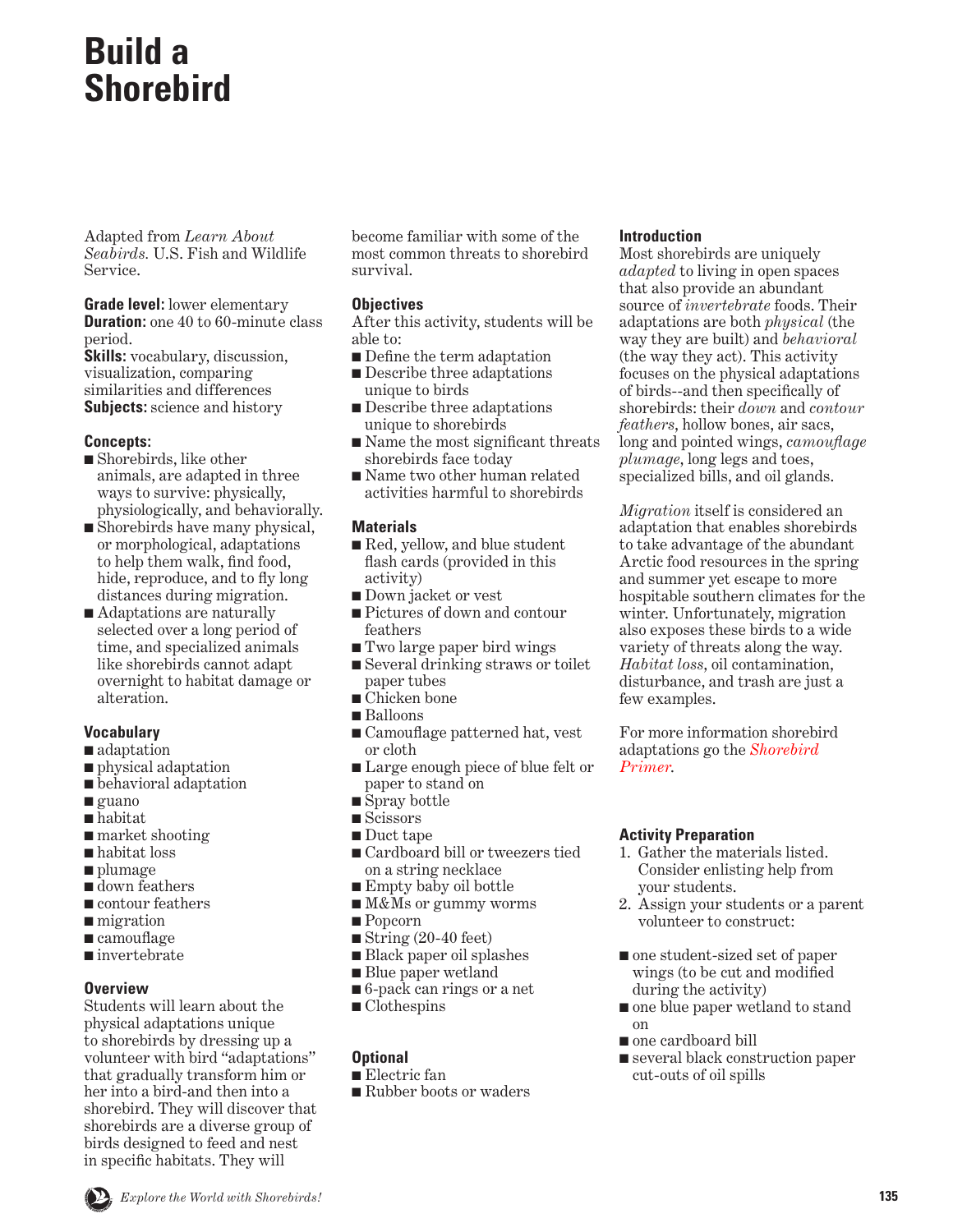- 3. Photocopy on cardstock and then cut out the activity flash cards (included here) in the colors shown below. There should be enough so that every student except the bird volunteer has at least one card. For large classes, students can share a card; on person reads the card the other attaches the adaptation to the "bird".
- General Bird Adaptation Cards - yellow
- Special Shorebird Adaptation Cards - blue
- Threats to Shorebird Cards red

#### **Procedure**

- 1. Explain the term *adaptation* (a physical or behavioral characteristic that has evolved over time to help a species survive and reproduce in the environment where it lives). Tell the students that they will be exploring the world of shorebird adaptations by building a shorebird.
- 2. Ask for a volunteer. This person will be turned first into a bird, then into a shorebird, and finally into a Western Sandpiper. He or she will also be subjected to some threats a shorebird may face.
- 3. Distribute all the flash cards to the students. Tell them as you describe what is needed by the bird, they should look at their flash cards and raise there hand if they have the adaptation you are describing. They will place their adaptation on the "bird" using clothespins.
- 4. Begin to transform your volunteer into a bird with the *yellow flash cards*. Use the Teaching Notes 1-4 to guide the students through the activity. Repeat this process until all the yellow cards have been read and the adaptations added to the volunteer

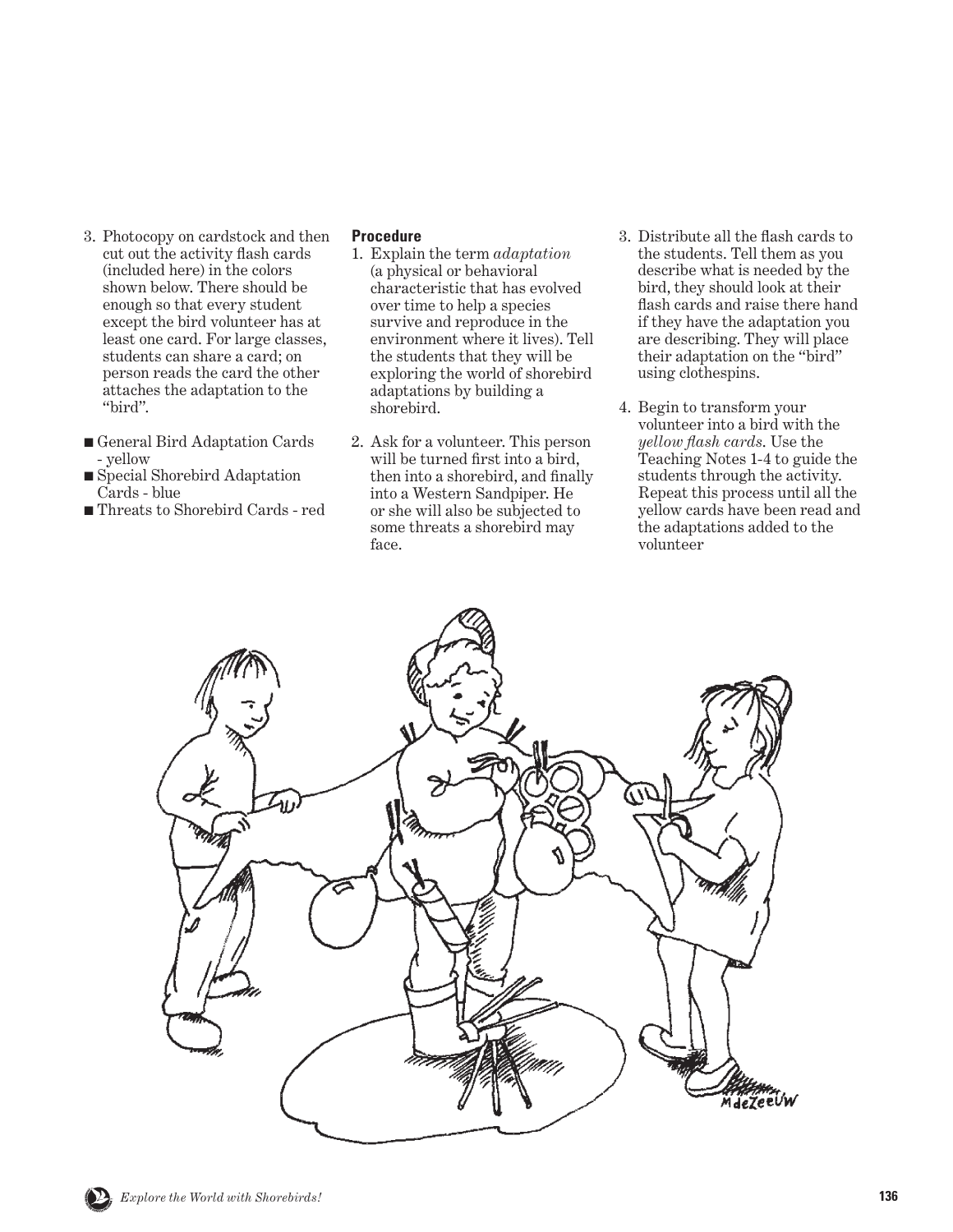## **Teacher Notes: General Bird Adaptations (Yellow Cards)**

| Adaptation                                                                                                                                                                                                                                                                                                                                                                                                 | Description                                                                                                                                                                                                                                                                                                                                           | Material Needed                                                                                                                        |
|------------------------------------------------------------------------------------------------------------------------------------------------------------------------------------------------------------------------------------------------------------------------------------------------------------------------------------------------------------------------------------------------------------|-------------------------------------------------------------------------------------------------------------------------------------------------------------------------------------------------------------------------------------------------------------------------------------------------------------------------------------------------------|----------------------------------------------------------------------------------------------------------------------------------------|
| 1. Down Feathers<br>Ask students to imagine they<br>are birds in flight. How does<br>it feel to be soaring above the<br>earth? Is it cold? Is skin enough<br>to insulate you up there?<br>You will have had to adapt to<br>temperature extremes. How?<br>With feathers.<br><b>2. Contour Feathers</b><br>What sort of material is strong<br>and flexible enough for the<br>wings and tail to help you fly? | Feathers are a unique<br>adaptation found only in birds.<br>All birds have two kinds of<br>feathers:<br>1) Down feathers — a kind of<br>bird underwear - fluffy, under-<br>feathers for insulation<br>$2) Contour features - strong$<br>outer feathers for flight that<br>are also the bird's clothes and<br>coloration                               | Dress bird in <i>down jacket</i> and<br>bird wings.<br>Study comparison pictures of<br>down and contour feathers.                      |
| <b>3. Hollow Bones</b><br>Ask students to think about<br>how much they weigh. How<br>much do you think a Bald Eagle<br>weighs? It only weighs between<br>8–14 lbs. and has a 7–8 ft. wing<br>span.                                                                                                                                                                                                         | Hollow bones reduce weight.<br>Most of the bird's weight is in<br>the breast and wings (where the<br>flight muscles are). Our bones<br>are not hollow but instead are<br>filled with marrow for red blood<br>cell production. Birds have<br>marrow only in their breast<br>bone.                                                                      | Attach drinking straw or<br>cardboard paper roll to down<br>jacket.<br>Pass <i>chicken</i> bone around for<br>the students to examine. |
| 4. Air Sacs<br>Ask a volunteer to stand up<br>and become a crow by flapping<br>his or her wings 20 times in<br>10 seconds. Does flapping like<br>a bird make you breath faster<br>than just walking? Yes!                                                                                                                                                                                                  | Air sacs help birds take in<br>enough oxygen for rigorous<br>flight. Birds have lungs like we<br>do, but that is not enough. Air<br>sacs, like balloons, extend from<br>the lungs, between and into<br>hollow bones. During inhalation<br>and exhalation, air flows<br>through the lungs and the air<br>sacs to maximize the absorption<br>of oxygen. | Attach the balloons with<br>clothespins to your volunteer.<br>Each student with a yellow card<br>places one balloon on the bird.       |

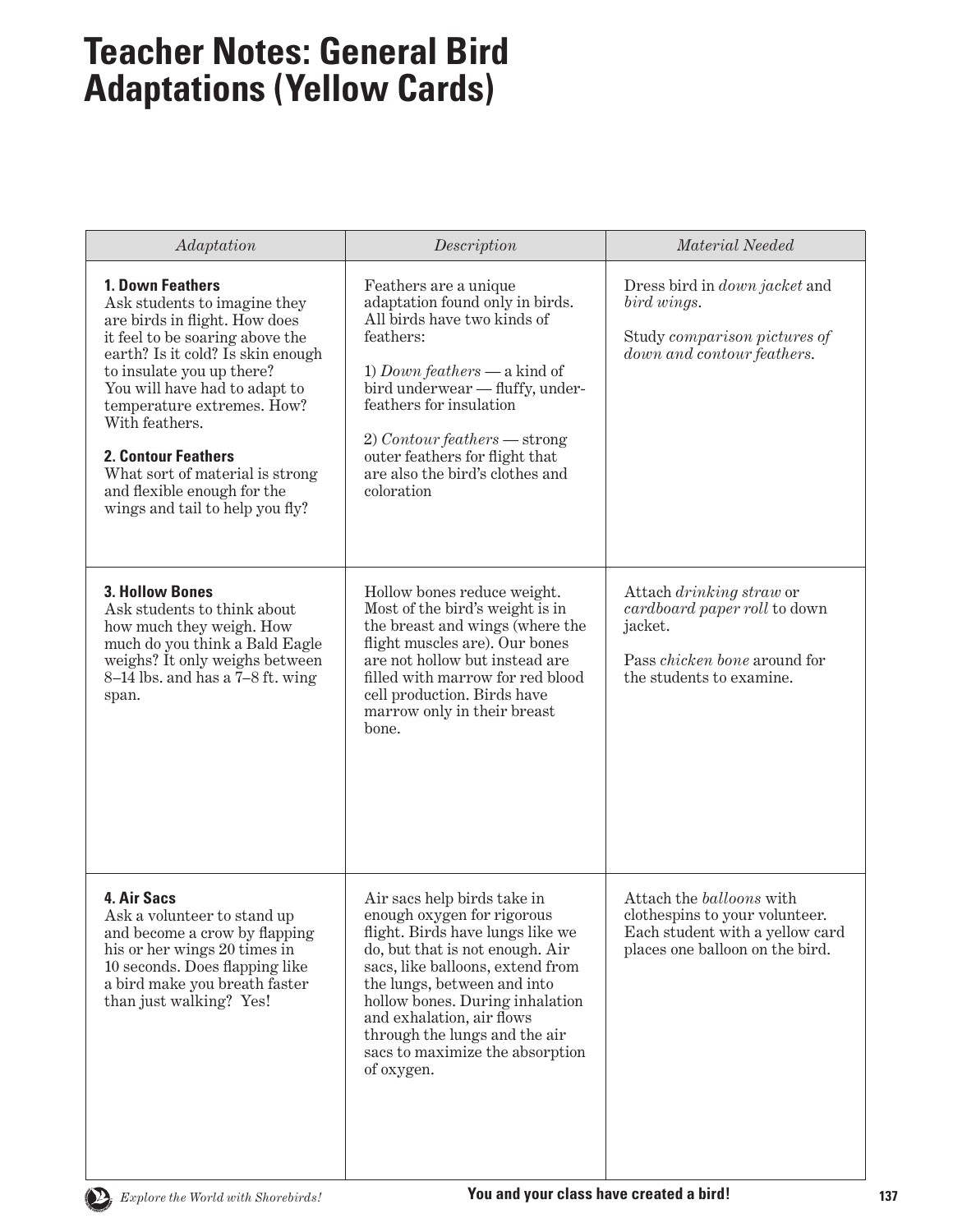## **Teacher Notes: Special Shorebird Adaptations (Blue Flash Cards)**

| Adaptation                                                                                                                                                                                                                                    | Description                                                                                                                                                                                                                                                                                                              | Material Needed                                                                                                                                                                     |
|-----------------------------------------------------------------------------------------------------------------------------------------------------------------------------------------------------------------------------------------------|--------------------------------------------------------------------------------------------------------------------------------------------------------------------------------------------------------------------------------------------------------------------------------------------------------------------------|-------------------------------------------------------------------------------------------------------------------------------------------------------------------------------------|
| 5. Long, pointed Wings<br>Think about the different shapes<br>of bird wings. Why do penguins<br>have short, stubby wings while<br>an eagle has big, broad wings? Do<br>you think that wing shape might<br>be related to the bird's lifestyle? | Shorebirds migrate (fly long<br>distances) between their habitat<br>where they breed and the habitat<br>where they winter. Long, pointed<br>wings help shorebirds fly fast<br>over such long distances.<br>There wings also allow them to<br>do aerial maneuvers to escape<br>predators.                                 | Use the <i>scissors</i> to shape the tip<br>of the volunteer's paper wings so<br>they look long and pointed.                                                                        |
| 6. Camouflage Plumage<br>How can a small bird protect<br>itself from larger predators?<br>Would small shorebirds have<br>much luck fighting with hawks<br>on the beach or with foxes on the<br>tundra?                                        | Cryptic coloration, or camouflage,<br>makes birds less conspicuous.<br>Their brown, black and white<br>plumage blends in well with<br>their habitat--mudflats, beaches,<br>or grassy tundra. Larger<br>shorebirds, like avocets and<br>oystercatchers, cannot hide as<br>easily and therefore are not so<br>camouflaged. | Place the <i>camouflage clothing</i> on<br>the bird.                                                                                                                                |
| 7. Long Legs<br>Do you need long legs to sit in<br>a tree, fly, or walk? How about<br>running from the waves? What<br>do humans use to walk and work<br>in wet conditions?                                                                    | Shorebirds seldom perch in trees<br>but rather walk or roost on the<br>ground. Many shorebirds walk<br>on shorelines or mud to find food.<br>Having long legs helps them<br>wade through water or mud. (The<br>length of the legs of a shorebird<br>gives a clue to where it feeds.)                                     | Place the <i>blue material</i><br>representing a wetland on the<br>ground for the shorebird to walk<br>on.<br>Optional: Put the <i>rubber boots</i> /<br><i>waders</i> on the bird. |
| 8. Long Toes<br>What are your toes for? Toes are<br>for stability in walking.                                                                                                                                                                 | Most shorebirds do not spend<br>much time swimming. Therefore,<br>they do not need webbed feet,<br>just long toes for stability and<br>walking.                                                                                                                                                                          | Using duct tape, attach three long<br>drinking straws to each toe of<br>the bird.                                                                                                   |
| 5. Now, explain that the class is going<br>to continue adding adaptations,<br>this time with adaptations unique<br>to shorebirds. Clarify to your<br>students that shorebirds are<br>birds of open spaces that fly long                       | 6. Spray the volunteer lightly with<br>the water spray bottle and have<br>them stand on the blue felt or<br>contruction paper. Our bird is<br>now a wetland-loving shorebird.                                                                                                                                            | 7. Continue with using the Teaching<br>Notes 5-11 to guide the class<br>through the <i>blue flash cards</i> .                                                                       |



habitats.

distances (migrate) to between their breeding and nonbreeding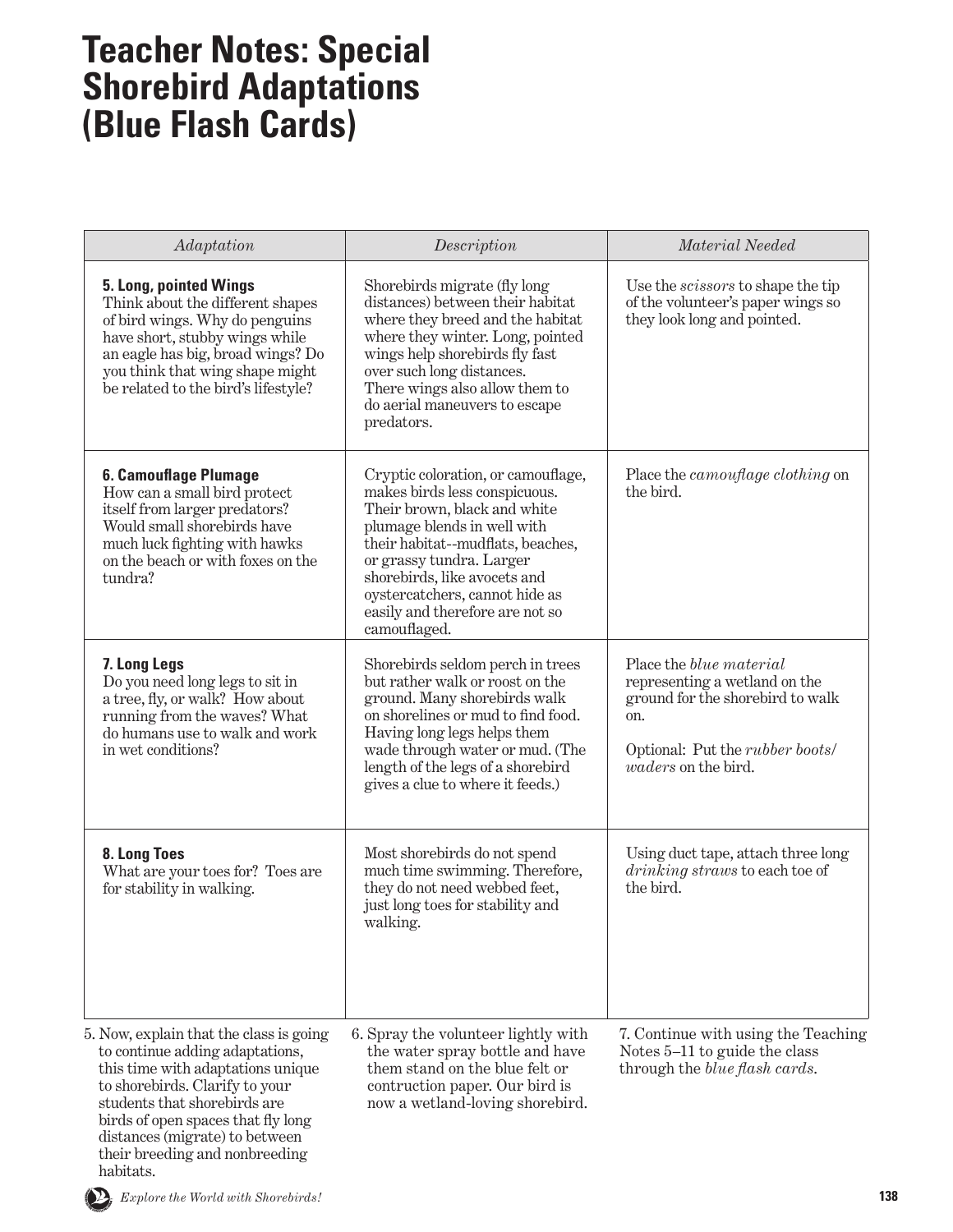## **Teacher Notes: Special Shorebird Adaptations (Blue Flash Cards)**

| Adaptation                                                                                                                                                                                                                                                                                                              | Description                                                                                                                                                                                                                                                                                                                                                                                                                                                                                             | Material Needed                                                                                                                                                                                                                                                                                                                                                                                                                                                    |
|-------------------------------------------------------------------------------------------------------------------------------------------------------------------------------------------------------------------------------------------------------------------------------------------------------------------------|---------------------------------------------------------------------------------------------------------------------------------------------------------------------------------------------------------------------------------------------------------------------------------------------------------------------------------------------------------------------------------------------------------------------------------------------------------------------------------------------------------|--------------------------------------------------------------------------------------------------------------------------------------------------------------------------------------------------------------------------------------------------------------------------------------------------------------------------------------------------------------------------------------------------------------------------------------------------------------------|
| 9. Bills<br>What do people use to feed<br>themselves—(forks, straws,<br>chopsticks, fingers, lips, teeth, etc.)?<br>Do you use different things to help<br>you eat different types of foods?                                                                                                                            | Bills, or beaks, are used for<br>picking up food, nest construction,<br>courtship, preening, and defense.<br>Curlews probe deeply into the<br>ground with their long, curved bills.<br>Plovers and Surfbirds have short,<br>stout bills to pick up prey they spot<br>on the surface of sand or rocks.<br>Sanderlings have tapering,<br>tweezer-like bills to help them<br>"stitch" the sand—(a rapid,<br>repeated probing) to pull up worms<br>and crustaceans right below the<br>surface of the beach. | Attach a cardboard bill to the<br>volunteer or tie tweezers on a<br>string necklace around the neck<br>of the "bird" to represent the<br>shorebird's bill.<br>Place <i>gummy worms</i> in the mouth<br>of the volunteer. These represent<br>the segmented worms or the long,<br>stretchy nemertean worms that<br>some Sandpipers like to eat. You<br>may also feed the bird M&Ms<br>or other candy-coated treats,<br>representing crunchy-coated<br>invertebrates. |
| 10. Oil Glands<br>Pour oil (cooking or other colored<br>oil) and water into a beaker and<br>observe the separation. Does the<br>oil get wet? What does "get wet"<br>mean? "Wet" means saturated<br>with water. Ask students how they<br>keep dry in the rain. Is rain gear<br>treated with any special coating?<br>Yes! | The oil glands help keep shorebirds'<br>feathers waterproof. Feathers are<br>kept clean and smooth by constant<br>preening with oil from the oil gland<br>found above the base of the tail. The<br>oil is transferred to the plumage<br>(feathers) with the bill or the back<br>of the head.                                                                                                                                                                                                            | Attach the baby oil bottle to the<br>back of the down jacket. Ask the<br>bird to try to preen!                                                                                                                                                                                                                                                                                                                                                                     |
| 11. Guano<br>Imagine all the shorebird<br>droppings left behind by the large<br>migratory flocks of birds! Do you<br>think there is any value to guano?                                                                                                                                                                 | Guano from shorebirds, just<br>as from other birds and bats,<br>contributes to the chain of life.<br>Tiny plants and animals use guano<br>nutrients. They in turn become<br>food for small fish, crustaceans, and<br>other animals that shorebirds and<br>even people eat.                                                                                                                                                                                                                              | Sprinkle the <i>popcorn</i> around the<br>volunteer shorebird.                                                                                                                                                                                                                                                                                                                                                                                                     |

#### **Congratulations your class has built a shorebird!**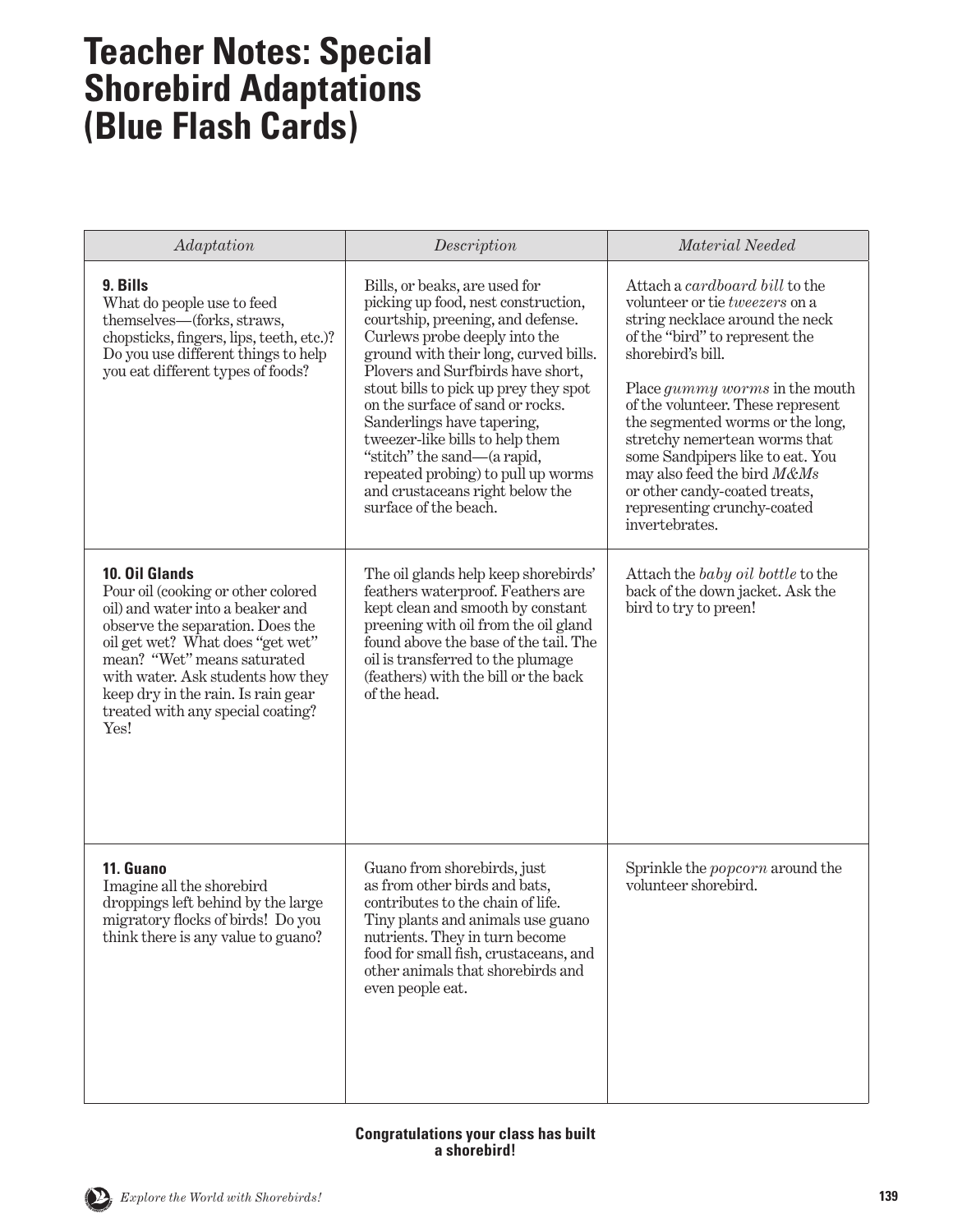## **Teacher Notes: Threats To Shorebirds (Red Cards)**

| Threat                                                                                                                                                                                                                                                                                                                                               | Description                                                                                                                                                                                                                                                                                                                                                                                                                                                 | Material Needed                                                                                                                                                                                                                                                                                                                          |
|------------------------------------------------------------------------------------------------------------------------------------------------------------------------------------------------------------------------------------------------------------------------------------------------------------------------------------------------------|-------------------------------------------------------------------------------------------------------------------------------------------------------------------------------------------------------------------------------------------------------------------------------------------------------------------------------------------------------------------------------------------------------------------------------------------------------------|------------------------------------------------------------------------------------------------------------------------------------------------------------------------------------------------------------------------------------------------------------------------------------------------------------------------------------------|
| <b>12. Habitat Destruction</b><br>Define the term estuary<br>and wetland. Have you seen<br>any shorebirds around your<br>area? What kind of habitat<br>is it? Is there any threat of<br>it being destroyed? If there<br>is not a local concentration<br>of shorebirds, another well-<br>known local animal can be<br>substituted for the discussion. | Most shorebirds depend on habitat in<br>three areas: breeding, nonbreeding,<br>and migration stopover sites. Wetlands,<br>estuaries in particular, are important<br>stopover sites. They are also very<br>attractive to humans as a source of water<br>or home sites. Water is drained away or its<br>course altered, and bridges, houses, and<br>docks are built. Animals and plants that<br>provide food and shelter for the shorebirds<br>are destroyed. | Restrict the habitat<br>available to the shorebird<br>flock by penning it in with<br>desks or by winding string<br>around the student birds to<br>tie them together.<br>Now pass out gummy<br>$worms$ to all shorebirds<br>that have habitat. What<br>about everyone else? Can<br>we make new habitat? How<br>can we fix ruined habitat? |
| <b>13. Oil Contamination</b>                                                                                                                                                                                                                                                                                                                         | Oil spills kill shorebirds and destroy their<br>habitat for many years.                                                                                                                                                                                                                                                                                                                                                                                     | Pin oil splashes on the<br>volunteer shorebirds.                                                                                                                                                                                                                                                                                         |
| <b>14. Disturbance</b><br>How could disturbance harm<br>a shorebird or flock of young<br>birds? Can you think of some<br>examples of disturbance?<br>(planes, people coming too<br>close to nesting shorebirds,<br>Jet skis, pets)                                                                                                                   | If flocks are disturbed and cannot refuel<br>with food at their traditional stopover<br>points, they may not have another<br>chance to find enough food for their long<br>migrations.                                                                                                                                                                                                                                                                       | Have the students make<br>noise to simulate ATVs or<br>motorcycles.<br>Alternatively, turn on the<br>electric fan and point it<br>toward the flock to simulate<br>a disturbance.                                                                                                                                                         |
| 15. Trash<br>Have you ever seen trash<br>littering our wetlands? Where<br>did it come from? Remember<br>to put trash in cans, cut up<br>plastic rings and long strings,<br>and dispose of tangled fish line<br>at home.                                                                                                                              | Plastic debris and other trash can be<br>mistaken for food. Shorebirds can also get<br>tangled in discarded fish line and six-pack<br>can rings. Abandoned cars, appliances,<br>and other trash items can leak poisons into<br>wetlands.                                                                                                                                                                                                                    | Place netting or plastic six-<br>pack rings somewhere on<br>the sandpipers.                                                                                                                                                                                                                                                              |
| 8. Now discuss the importance<br>of shorebird scat (guano).<br>Sprinkle the popcorn around<br>the volunteer shorebird. Guano<br>from shorebirds, just as from                                                                                                                                                                                        | manufacture of food by tine<br>plants and plankton. These "food<br>makers" (photosynthesizers)<br>become food in turn for small<br>fish, invertebrates, and other                                                                                                                                                                                                                                                                                           | 9. Now turn the volunteer into<br>a Western Sandpiper that is<br>part of a huge flock. Western<br>Sandpipers are very small<br>Arctic-nesting shorebirds                                                                                                                                                                                 |

other birds and bats, contributes to the chain of life. Nutrients from guano area returned to the wetlands that the shorebird uses. The (elemental and molecular) nutrients in guano are made available for

animals. The food web is continued, and eventually includes the shorebirds and even humans. Every organism, and its activities, has a part in the chain of life on our planet.

familiar to many people because of their huge migratory flocks. Select a few students to join the volunteer shorebird, perhaps holding hands to create a flock of Western Sandpipers. If you do not have Western Sandpipers in

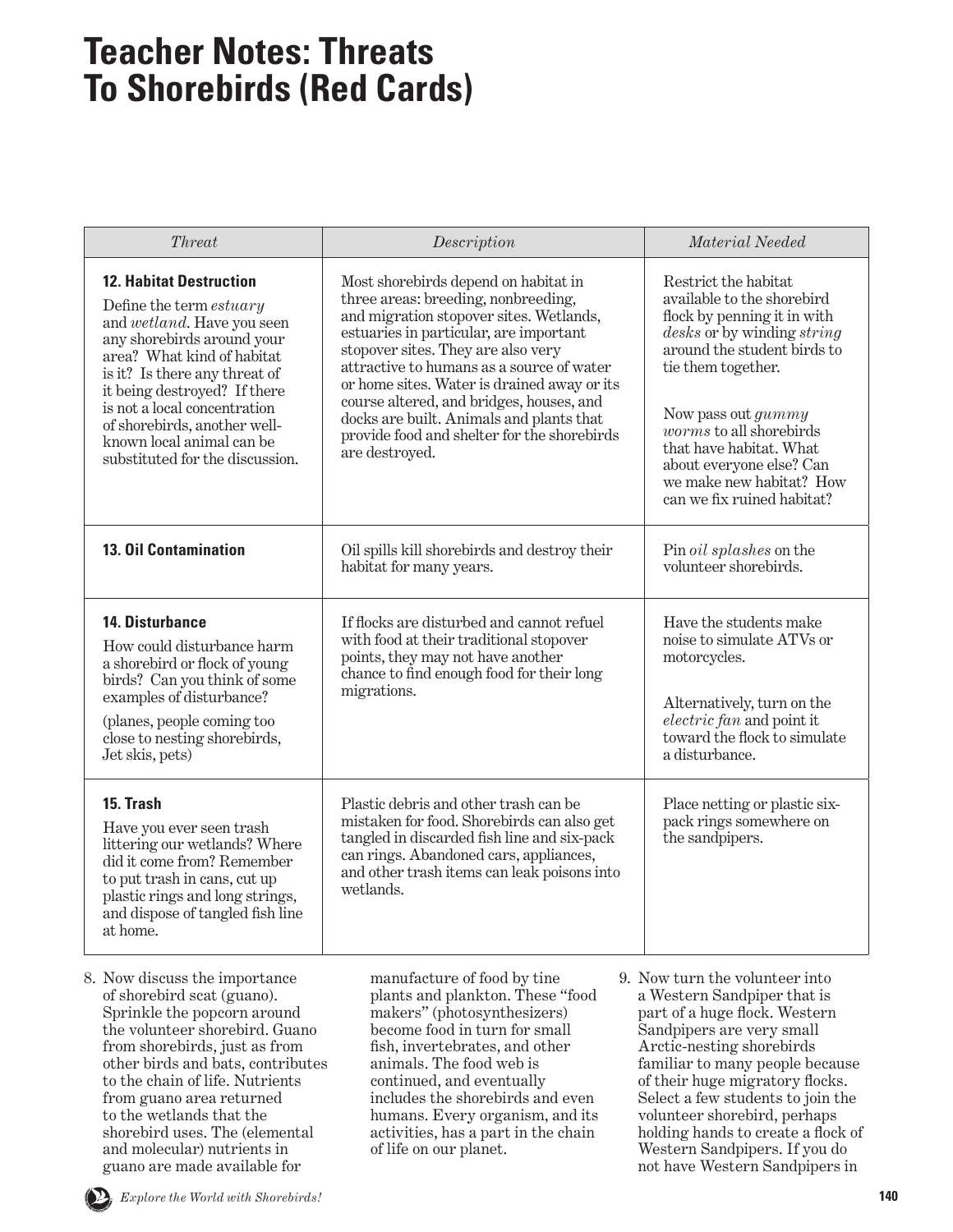your area (check the Shorebird Profile list in the Appendix), select another flocking shorebird, a Dunlin for example, to create a class flock. *Do not put students still holding red flashcards in the flock.*

- 10. Even with all these wonderful adaptations, life is not easy for a shorebird! In addition to the difficulties of migrating long distances over the ocean or in bad weather, shorebirds face many human-caused dangers. Market hunting has killed millions of shorebirds in the past. While it is illegal to kill and sell shorebirds today, other threats have grown significantly. Habitat loss is the biggest threat to shorebird survival today.
- 11. Now guide the students through the *red flash cards* that represent shorebirds threat. Explain to those students how to "carry out the threat" on the flock of students as directed in the Teacher Notes.
- 12. Wrap-up the activity using the question below.

*What Makes a Bird a Bird? Describe three unique adaptations of birds.*

 Feathers Hollow Bones Air Sacs

*Describe three special adaptations of shorebirds.*

 Camouflage plumage Long, pointed wings Legs for walking, wading, and running Bill for probing or picking

*Why are shorebirds important?* Add diversity Important part of food web, including prey for raptors and their guano fertilizes habitat

*What is the most significant threat to shorebirds today?* Habitat alteration or loss

*Name two other human-related activities that can be harmful to shorebirds.*

 Oil contamination (oil spills) Trash

 Disturbing birds from their nests, or while resting or feeding

#### **Additional Activities**

*Build a Shorebird, Maya (activity sheet)*

Have younger students complete the worksheet Build A Shorebird, Maya. Ask each student to write his or her own story about where Maya lives or develop the story together as a class. Ask them to color Maya so that she is well camouflaged for the habitat she lives in.

#### *Comparing Wings*

Have older students look for at least four different wing sizes and shapes found in birds of your area. Some examples might include pheasant, eagle, hummingbird, and tree swallow. Ask them to make drawings of the wing shapes they choose and compare the lifestyles, food habits, and habitat types of these birds.

#### *Plumage Coloration*

Have students work in small teams. Have each team select a shorebird from the Shorebird Coloring Pages in the Appendix. Make multiple copies of the coloring pages your students select. Using a bird field guide for reference, have them color a drawing for each of the birds' plumages (adult breeding, adult wintering, and juvenile). When everyone is done, compare the plumages of different species. Which have very different wintering and breeding plumages? Which are very similar? Do females always look like males?

#### *Create Your Own*

*"Super" Shorebird*

Ask students to design their own shorebird to fit into the habitat of their choice. Explain to them that this bird does not have to resemble a real shorebird and that it does not have to live in a "natural" habitat. It does, however, have to be well adapted to its surroundings so it can find food, nest, and migrate. Instruct each student to write a brief bird biography that describes where it lives during the breeding and nonbreeding seasons, what it eats, and any special behaviors it has.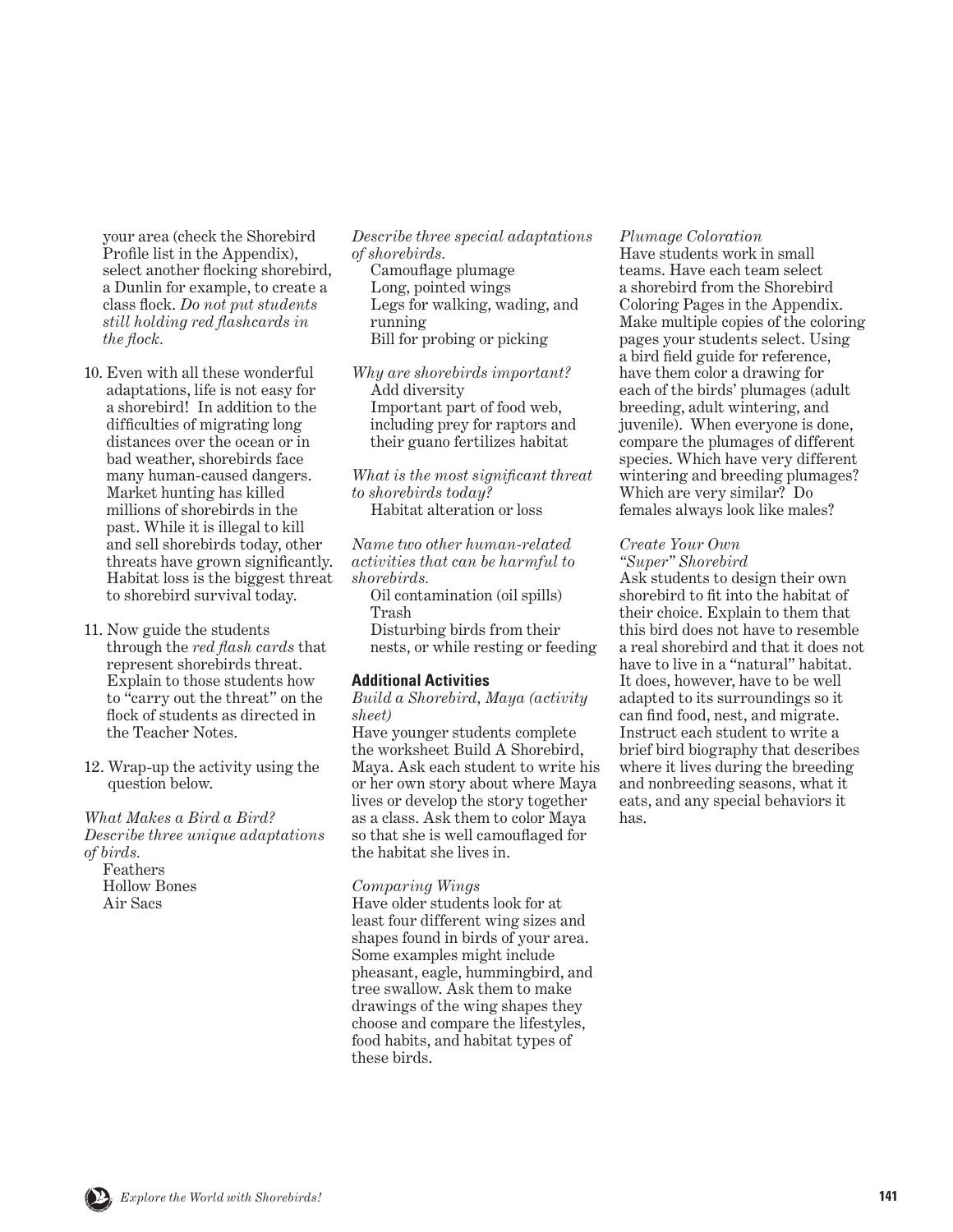## **Build a Shorebird Student Activity Flash Cards Bird Adaptations**

| <b>Bird Adaptation</b> | <b>Bird Adaptation</b> |
|------------------------|------------------------|
| Down<br>Feathers       | Contour<br>Feathers    |
| <b>Bird Adaptation</b> | <b>Bird Adaptation</b> |
| Hollow<br><b>Bones</b> | Air Sacs               |

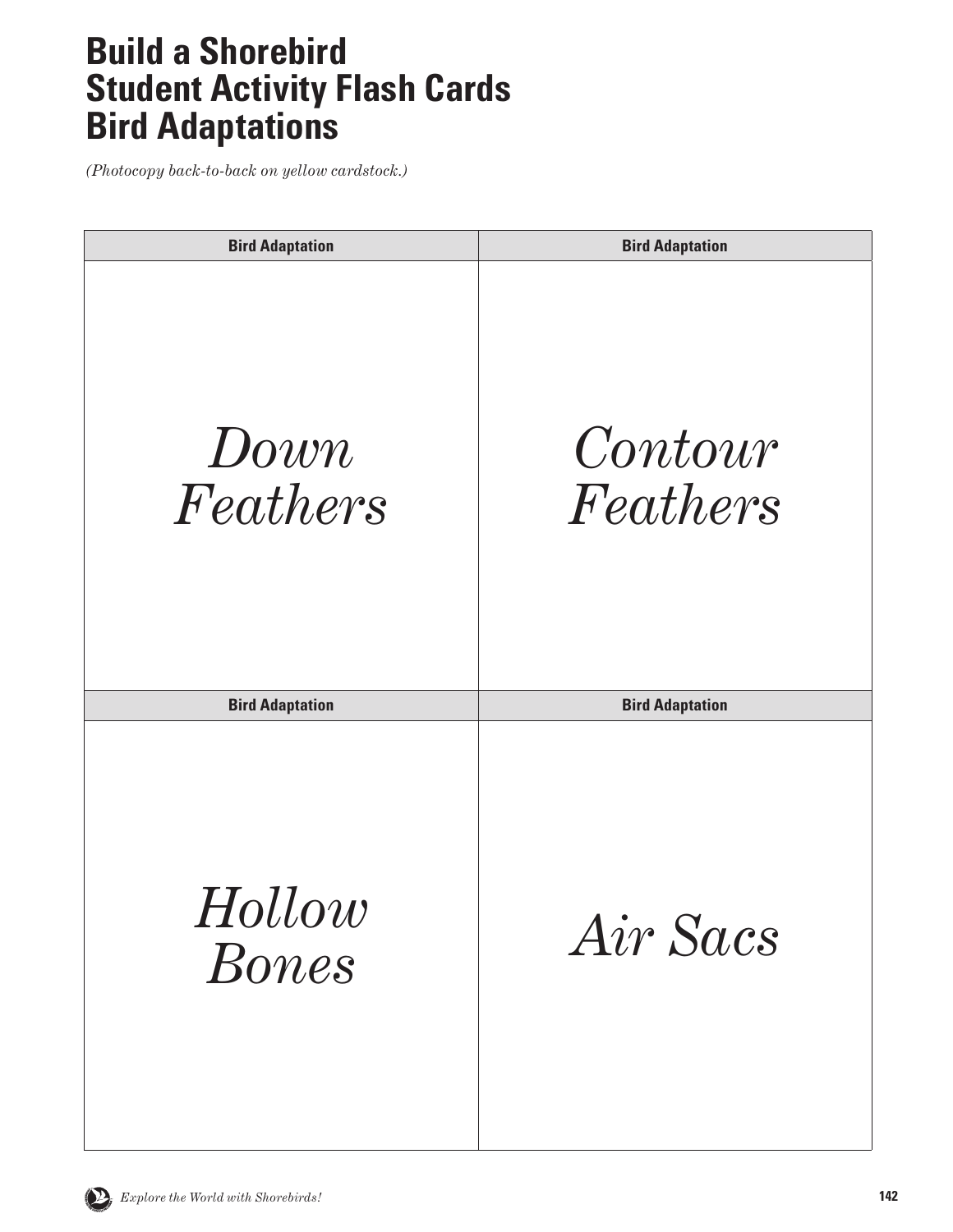## **Build a Shorebird Student Activity Flash Cards Bird Adaptations**

| <b>Bird Adaptation</b>                                                                                                                                                                             | <b>Bird Adaptation</b>                                                            |
|----------------------------------------------------------------------------------------------------------------------------------------------------------------------------------------------------|-----------------------------------------------------------------------------------|
| Strong outer feathers are<br>used for flight. These are<br>also the bird's clothes and<br>coloration.                                                                                              | These are the fluffy under-<br>feathers for insulation (the<br>bird's underwear). |
| <b>Bird Adaptation</b>                                                                                                                                                                             | <b>Bird Adaptation</b>                                                            |
| A lot of energy is needed to<br>give birds energy to fly. Air<br>sacs come from the lungs,<br>between and into hollow<br>bones. They help increase<br>the amount of oxygen the<br>bird can absorb. | These help a bird keep its<br>weight low so it can fly.                           |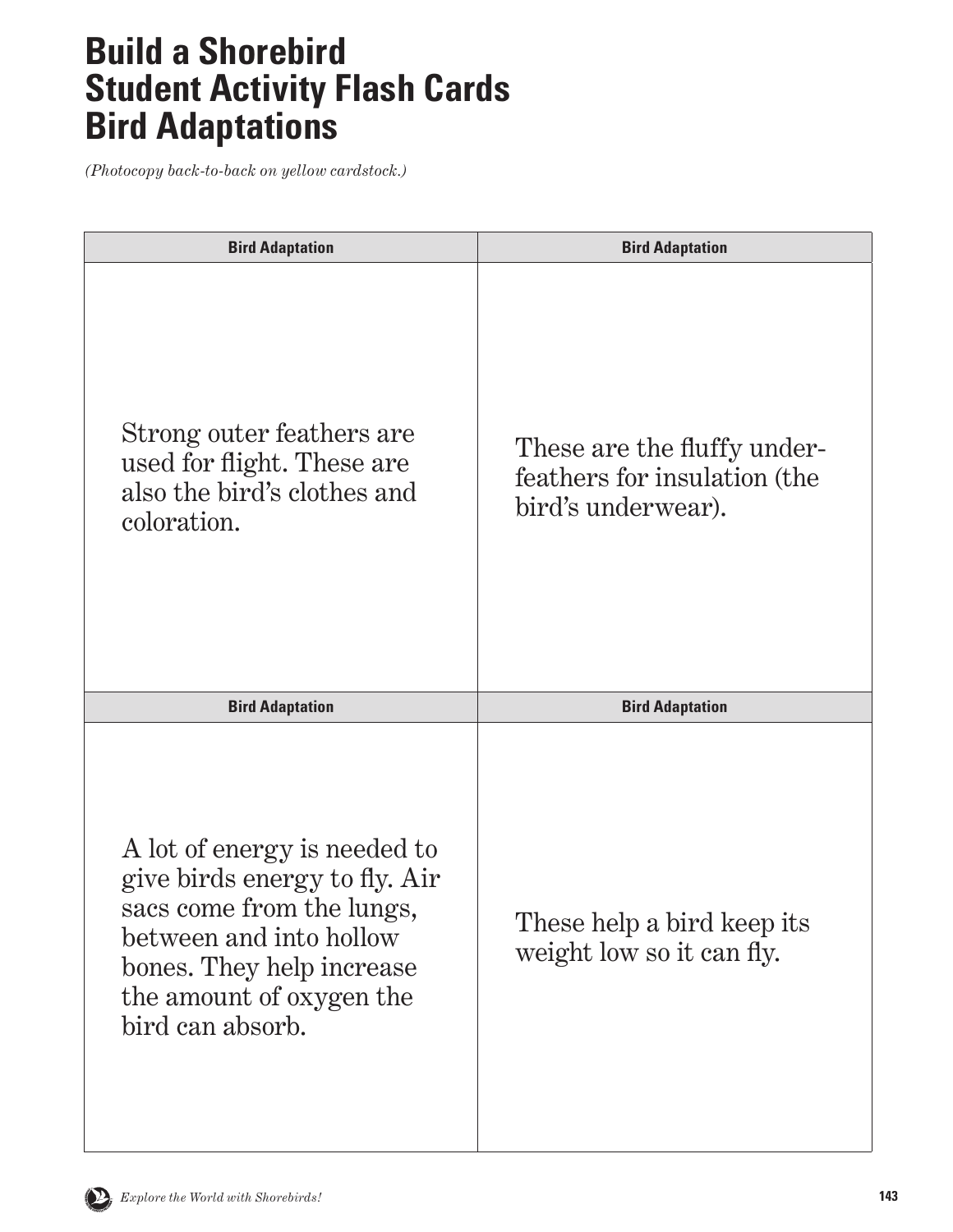| <b>Shorebird Adaptation</b> | <b>Shorebird Adaptation</b> |
|-----------------------------|-----------------------------|
| Long<br>Pointed<br>Wings    | Camouflage<br>Plumage       |
| <b>Shorebird Adaptation</b> | <b>Shorebird Adaptation</b> |
| <b>Long Toes</b>            | Long Legs                   |

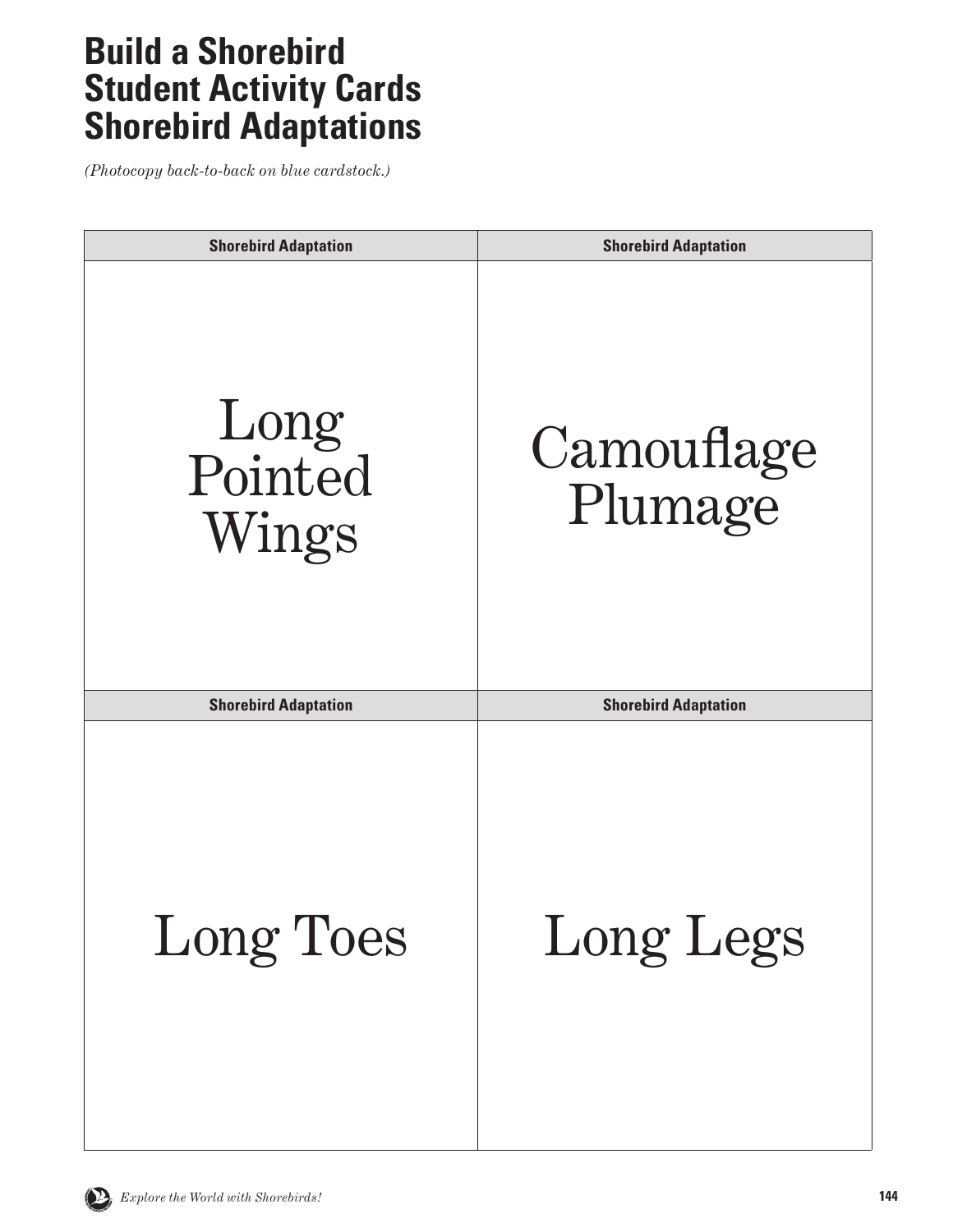| <b>Shorebird Adaptation</b>                                                                             | <b>Shorebird Adaptation</b>                                                                                       |
|---------------------------------------------------------------------------------------------------------|-------------------------------------------------------------------------------------------------------------------|
| Camouflage helps birds<br>blend in with their<br>surroundings so they are<br>not easily seen.           | Long, pointed wings are<br>designed for long and fast<br>flight.                                                  |
| <b>Shorebird Adaptation</b>                                                                             | <b>Shorebird Adaptation</b>                                                                                       |
| Long legs help keep<br>shorebirds dry as they<br>wade through the mud<br>and water looking for<br>food. | Long toes help birds keep<br>their balance while they<br>walk on wet, slippery<br>mud as they search for<br>food. |

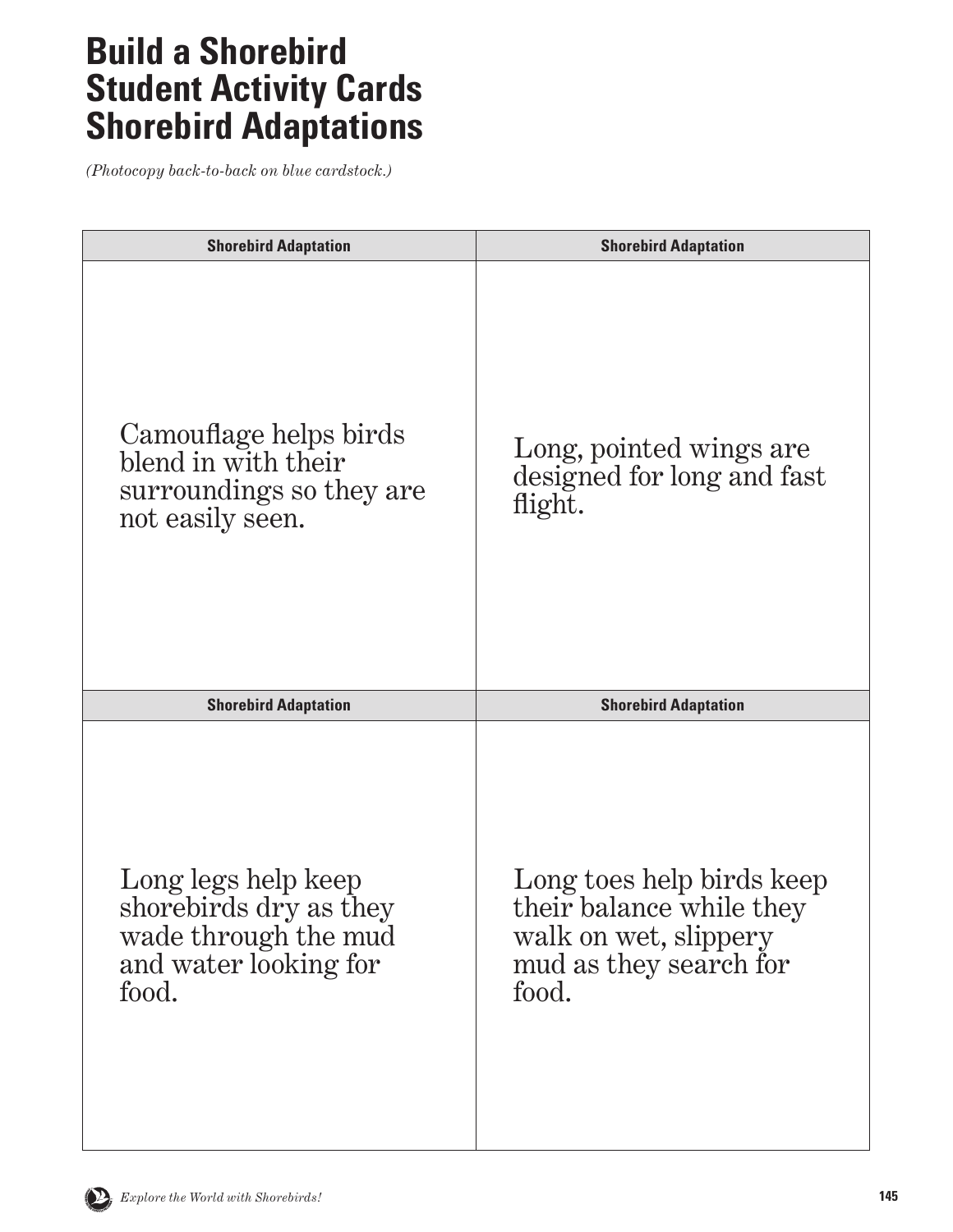| <b>Shorebird Adaptation</b> | <b>Shorebird Adaptation</b> |
|-----------------------------|-----------------------------|
| Bill                        | Oil Gland                   |
| <b>Shorebird Adaptation</b> | <b>Shorebird Adaptation</b> |
| Guano                       | (blank)                     |

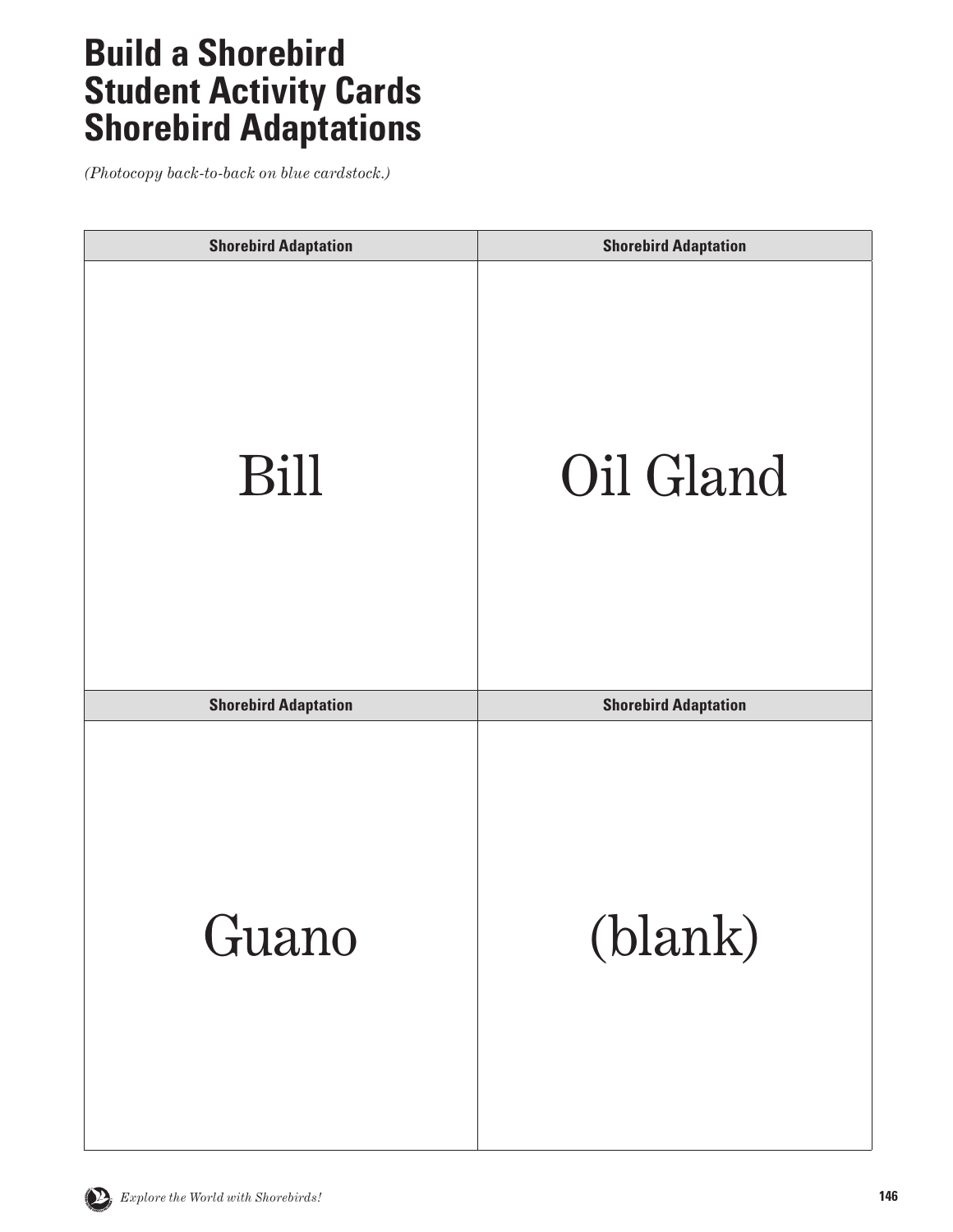| <b>Shorebird Adaptation</b>                                                                            | <b>Shorebird Adaptation</b>                                                                                         |
|--------------------------------------------------------------------------------------------------------|---------------------------------------------------------------------------------------------------------------------|
| The oil gland, found<br>near the base of the tail,<br>helps keep a shorebird's<br>feathers waterproof. | Shorebirds use their<br>bills for picking up food,<br>building their nests,<br>courtship, preening, and<br>defense. |
| <b>Shorebird Adaptation</b>                                                                            | <b>Shorebird Adaptation</b>                                                                                         |
| (blank)                                                                                                | Shorebird droppings, or<br>guano, act like a fertilizer<br>to the mudflats and<br>waters where they feed            |

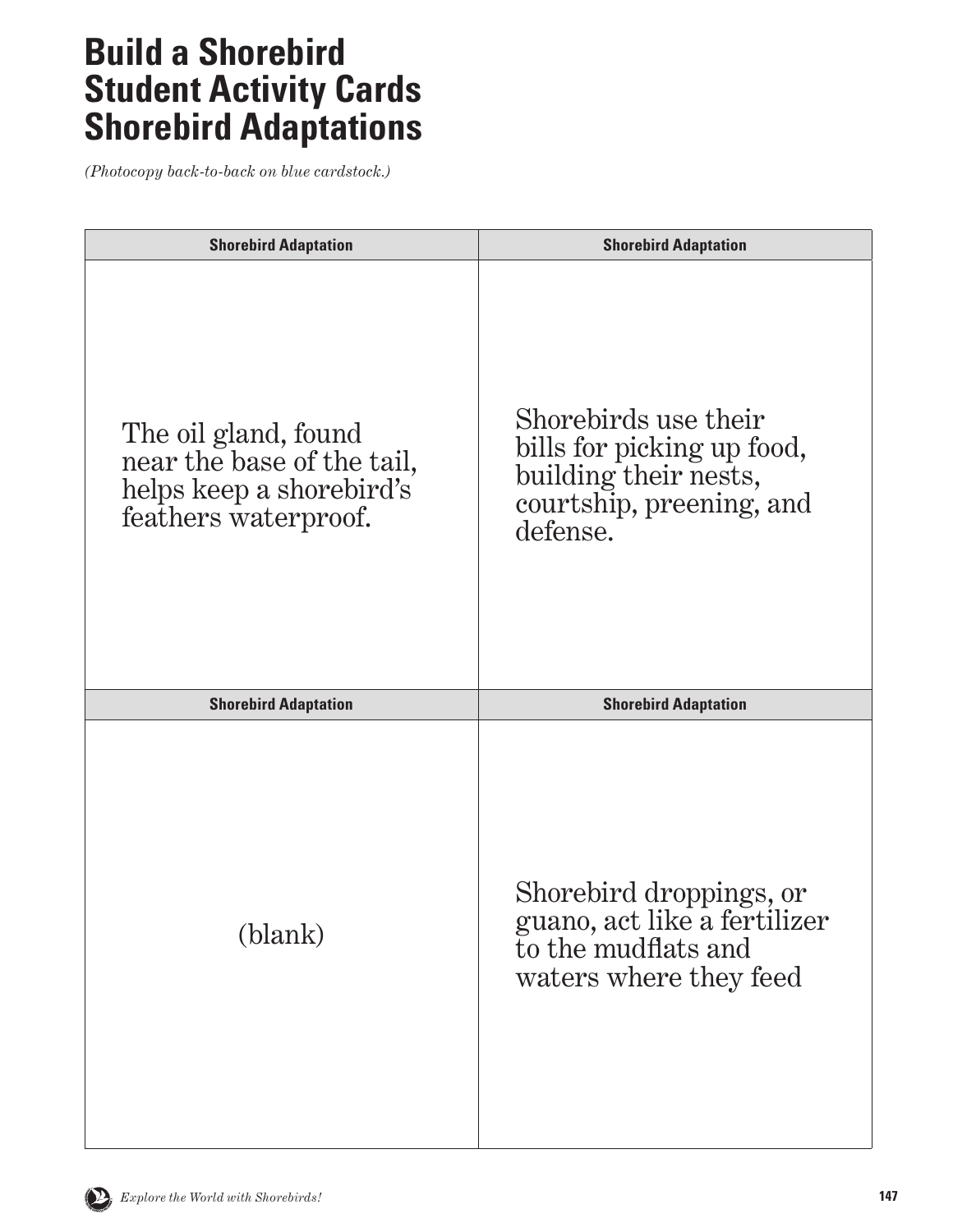## **Build a Shorebird Student Activity Cards Shorebird Threats**

| <b>Shorebird Threat</b> | <b>Shorebird Threat</b> |
|-------------------------|-------------------------|
| Habitat<br>Destruction  | Oil Spill               |
| <b>Shorebird Threat</b> | <b>Shorebird Threat</b> |
| Disturbance             | Trash                   |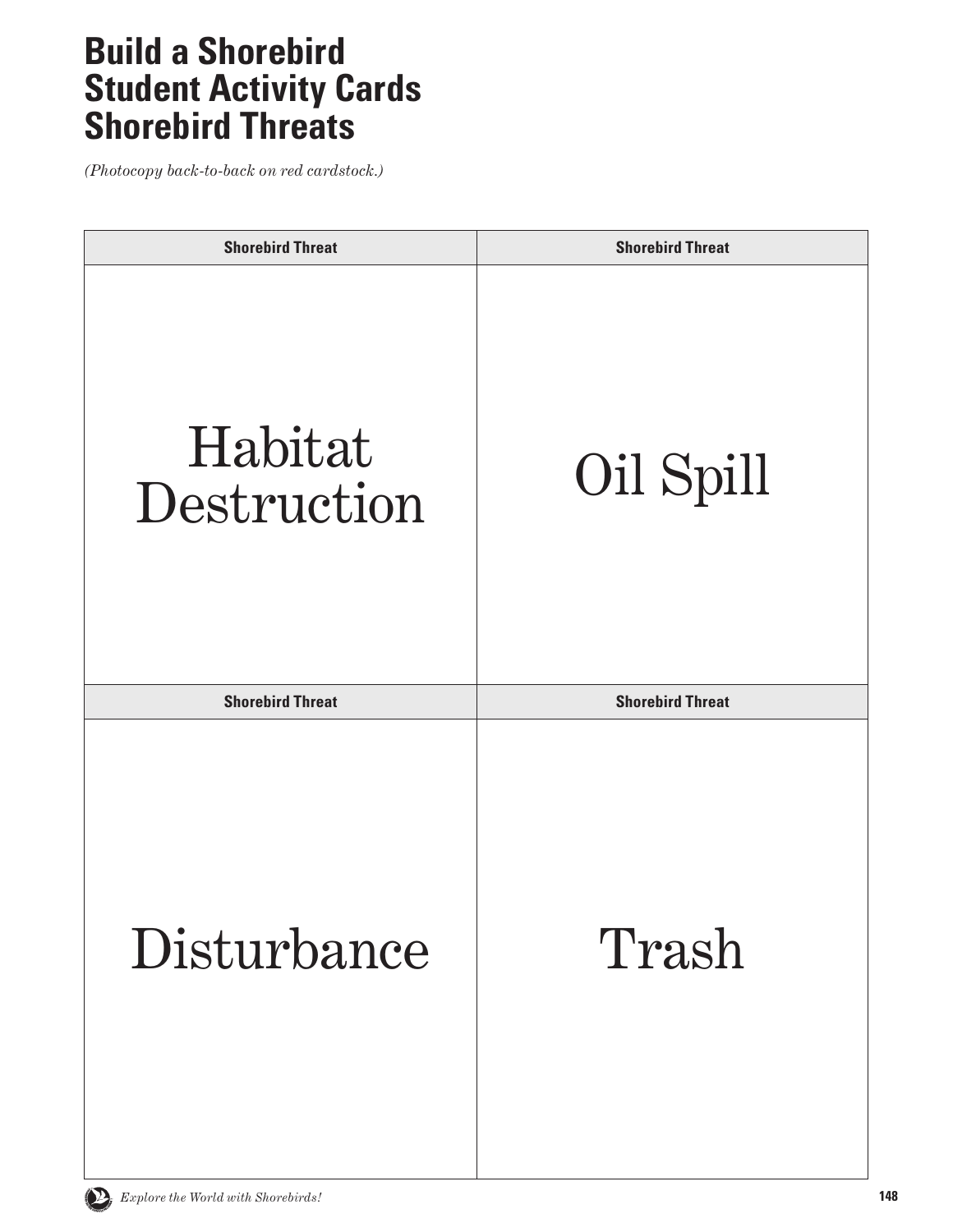## **Build a Shorebird Student Activity Cards Shorebird Threats**

| <b>Shorebird Threat</b>                                                                                                                                   | <b>Shorebird Threat</b>                                                                                                              |
|-----------------------------------------------------------------------------------------------------------------------------------------------------------|--------------------------------------------------------------------------------------------------------------------------------------|
| Oils spills can kill<br>shorebirds and destroy<br>their habitats.                                                                                         | Changing or developing<br>wetlands can destroy the<br>plants and animals that<br>give shore birds food and<br>shelter.               |
| <b>Shorebird Threat</b>                                                                                                                                   | <b>Shorebird Threat</b>                                                                                                              |
| Trash kills shorebirds.<br>Some shorebirds confuse<br>trash for food. They can<br>get caught in fishing line,<br>six-pack rings, and old<br>fish netting. | Planes, boats, and people<br>can scare shorebirds<br>away from important<br>feeding areas or chase<br>them away from their<br>nests. |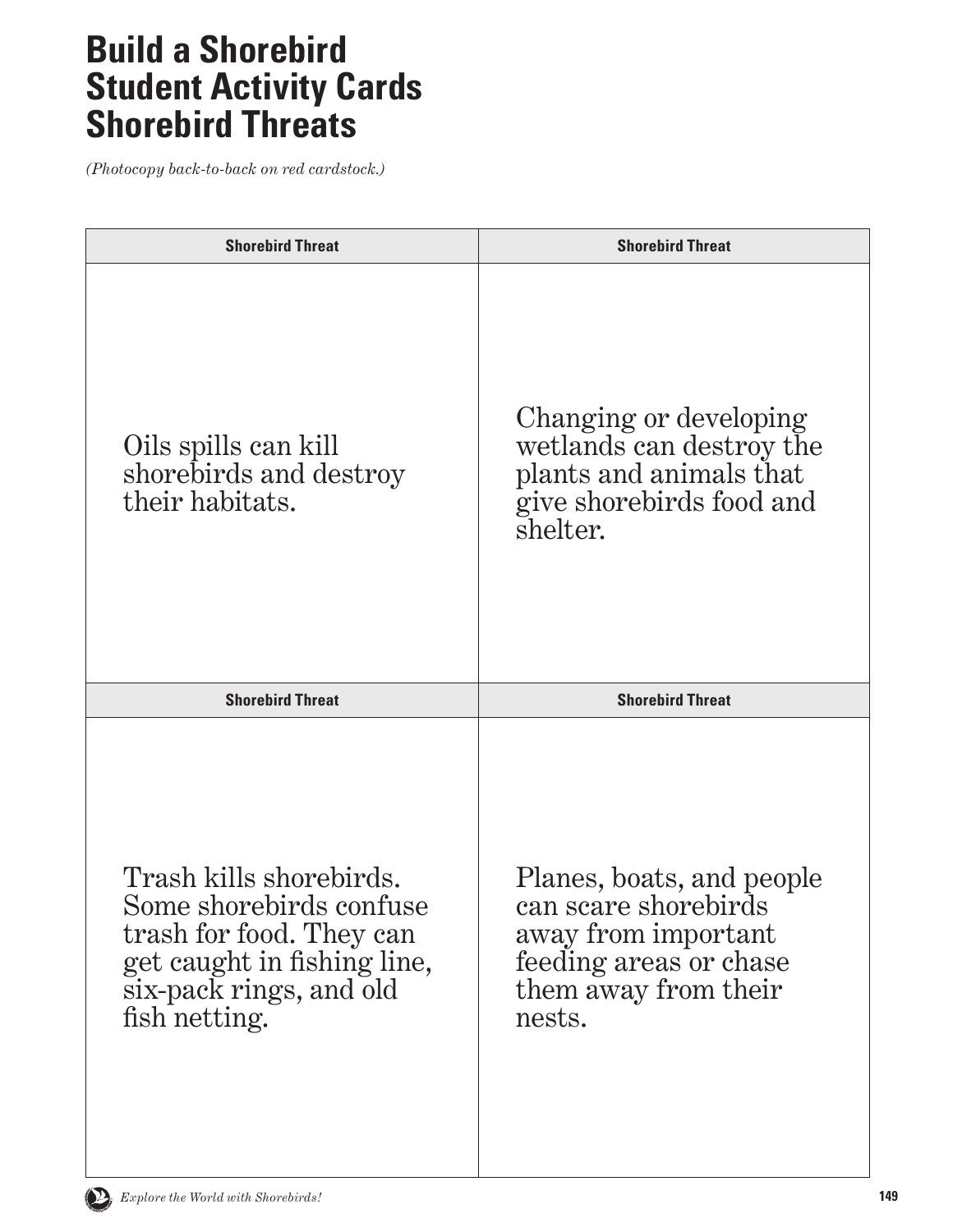## Build a Shorebird, Maya! Build a Shorebird, Maya! Add the beak, legs, feet and wings to